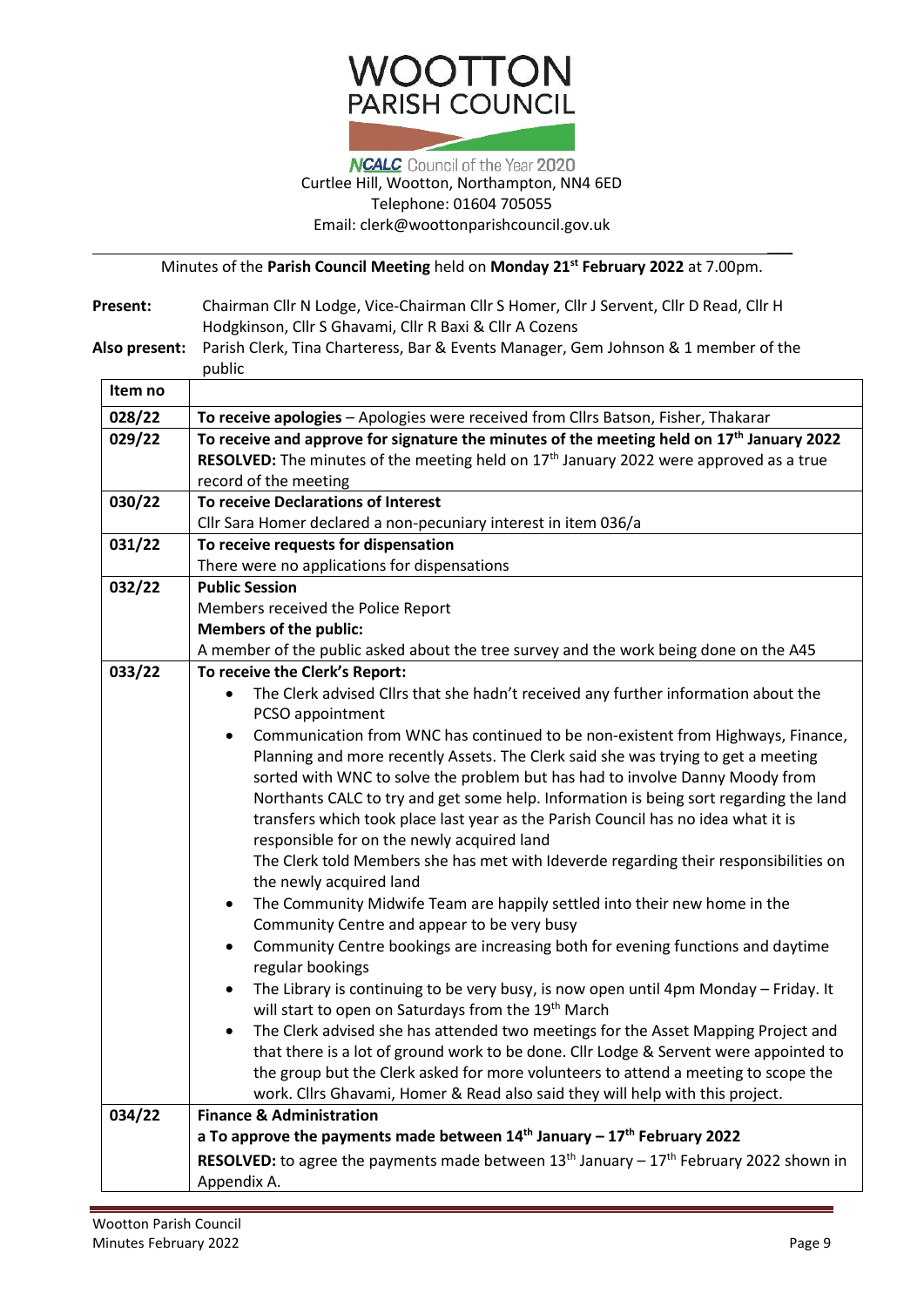|        | b To receive bank balances for the end of January:                                                                                                                                               |  |  |  |  |
|--------|--------------------------------------------------------------------------------------------------------------------------------------------------------------------------------------------------|--|--|--|--|
|        | Unity £103,978.82                                                                                                                                                                                |  |  |  |  |
|        | Unity, Simpson Manor £3,291.96                                                                                                                                                                   |  |  |  |  |
|        | Unity Extension £25,831.75<br>$\bullet$                                                                                                                                                          |  |  |  |  |
|        | Nationwide £110,388.23                                                                                                                                                                           |  |  |  |  |
|        | c To receive the Actuals vs Budget report                                                                                                                                                        |  |  |  |  |
|        | Members received the Actuals vs Budget report                                                                                                                                                    |  |  |  |  |
|        | d To receive the Interim Internal Audit Report and to consider any action as required                                                                                                            |  |  |  |  |
|        | Members receive the report and noted there is nothing to address                                                                                                                                 |  |  |  |  |
|        | e To consider renewing membership of Northants ACRE at a cost of £35 per annum                                                                                                                   |  |  |  |  |
|        | RESOLVED: to renew the Membership of Northants ACRE                                                                                                                                              |  |  |  |  |
|        | Cllr Baxi arrived at the meeting                                                                                                                                                                 |  |  |  |  |
| 035/22 | To receive an update from the Open Spaces Working Group                                                                                                                                          |  |  |  |  |
|        | Cllr Hodgkinson updated Members on the activities of the group.                                                                                                                                  |  |  |  |  |
|        | The Chairman asked for a meeting to be set up with the Headteacher & Chair of Governors at                                                                                                       |  |  |  |  |
|        | Preston Hedges School to try and involve them in some of these activities                                                                                                                        |  |  |  |  |
|        | a To consider planting nectar rich flowers in the beds outside the Community Centre and the                                                                                                      |  |  |  |  |
|        | pots along the entrance                                                                                                                                                                          |  |  |  |  |
|        | RESOLVED: Not to plant wildflowers and to plant as normal at the Community Centre using                                                                                                          |  |  |  |  |
|        | plants from Hackleton WI                                                                                                                                                                         |  |  |  |  |
|        | b To approve an approximate £500 spend for planting                                                                                                                                              |  |  |  |  |
|        | RESOLVED: To spend £500 on nectar rich plants in other parts of the parish                                                                                                                       |  |  |  |  |
|        | c To consider holding a "Wild about Wootton" photography competition for Under 18's                                                                                                              |  |  |  |  |
|        | Cllr Cozens explained his proposal to set up a competition for young people                                                                                                                      |  |  |  |  |
|        | RESOLVED: Members agreed in principle to Cllr Cozens suggestion and asked for detailed                                                                                                           |  |  |  |  |
|        | information to be presented at a later meeting                                                                                                                                                   |  |  |  |  |
|        | d To consider writing to a resident who has pollarded a tree without permission                                                                                                                  |  |  |  |  |
|        | RESOLVED: To write to the resident regarding the tree work                                                                                                                                       |  |  |  |  |
|        |                                                                                                                                                                                                  |  |  |  |  |
| 036/22 | <b>Events</b>                                                                                                                                                                                    |  |  |  |  |
|        | a To receive an update on Hopefest22                                                                                                                                                             |  |  |  |  |
|        | Sara Homer updated Members with information regarding the Hopefest22 Event, 24 <sup>th</sup> & 25 <sup>th</sup>                                                                                  |  |  |  |  |
|        | June; she advised Members that she was speaking on behalf of the event and not as a Parish                                                                                                       |  |  |  |  |
|        | Councillor. There is a possibility of the event being cancelled due to lack of investment                                                                                                        |  |  |  |  |
|        | although everything is booked and ready                                                                                                                                                          |  |  |  |  |
|        | b To receive an update on the Queen's Jubilee event and to approve costings                                                                                                                      |  |  |  |  |
|        | Members received an update on the event and:                                                                                                                                                     |  |  |  |  |
|        | RESOLVED: to approve the following costs:                                                                                                                                                        |  |  |  |  |
|        | £490+VAT for the beacon hire from Bullfinch Gas                                                                                                                                                  |  |  |  |  |
|        | £787.50 for the firework display from Gala Display                                                                                                                                               |  |  |  |  |
|        | £400 for Community Responders                                                                                                                                                                    |  |  |  |  |
|        | c To consider a request from Wootton St George Youth Football Team to hold a two day                                                                                                             |  |  |  |  |
|        | football tournament in July                                                                                                                                                                      |  |  |  |  |
|        | RESOLVED: To agree to the request to hold a two-day football tournament on the condition                                                                                                         |  |  |  |  |
|        | that a traffic management plan is signed off by the Parish Council. Members asked for the                                                                                                        |  |  |  |  |
|        | tournament to be held in late July if bookings allow                                                                                                                                             |  |  |  |  |
| 037/22 | To consider revising room hire charges for the Community Centre                                                                                                                                  |  |  |  |  |
|        | Gem Johnson, Bar & Events Manager, presented a paper to Members regarding room hire                                                                                                              |  |  |  |  |
|        | charges which had not been revised since 2018.                                                                                                                                                   |  |  |  |  |
|        | <b>RESOLVED:</b> To increase the room hire prices                                                                                                                                                |  |  |  |  |
| 038/22 | To receive an update from the A45 Working Group                                                                                                                                                  |  |  |  |  |
|        | Cllr Hodgkinson advised Members that the group met on the 16 <sup>th</sup> February to discuss the                                                                                               |  |  |  |  |
|        | noise and air pollution on the A45. A meeting is being requested with Highways England to                                                                                                        |  |  |  |  |
|        | discuss speed limits believing that it is the quickest and most cost-effective way of decreasing<br>noise. Invites will be extended to East Hunsbury and Cllr Homer will join the Working Group. |  |  |  |  |

t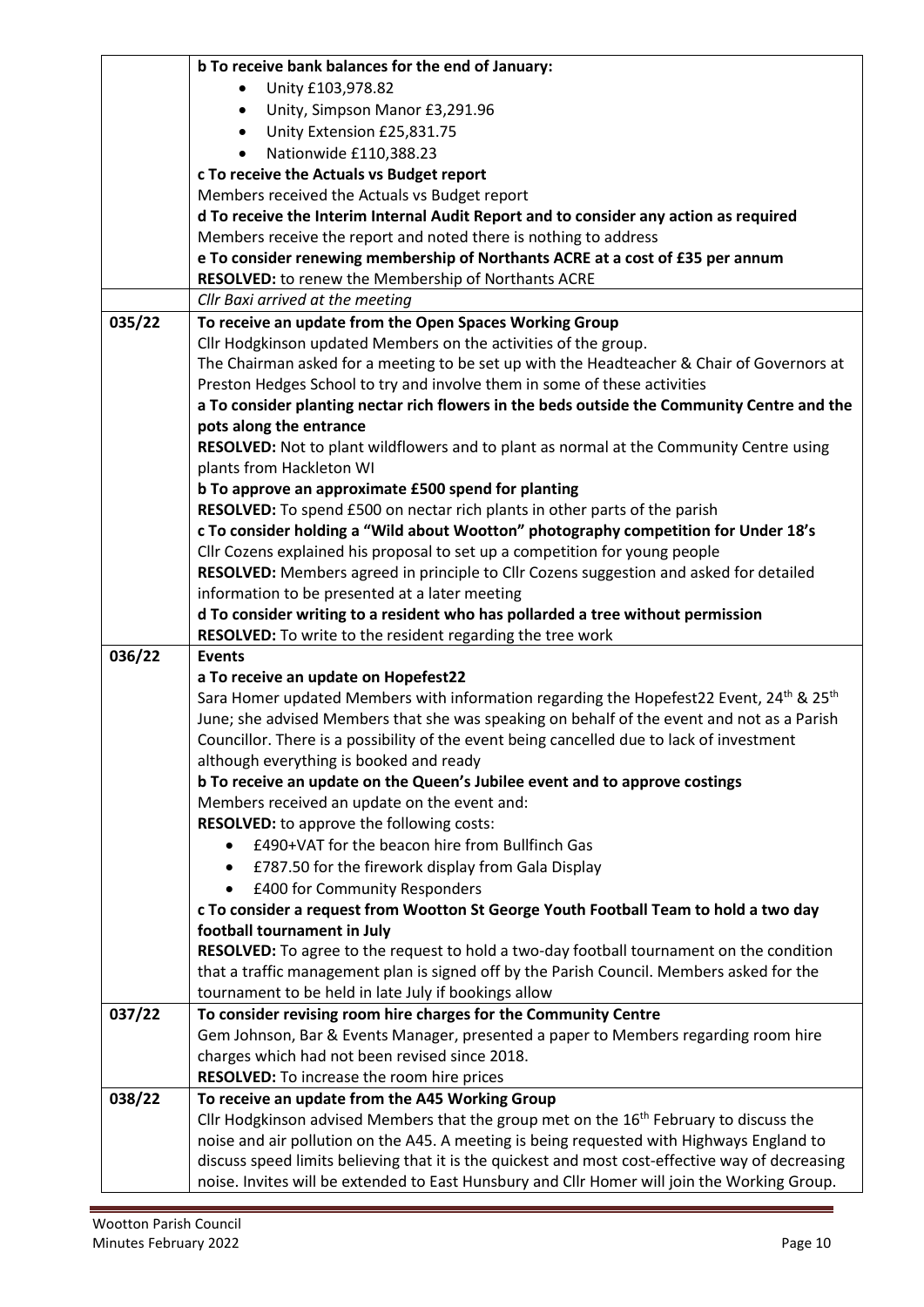|        | Cllr Servent left the meeting                                                                   |  |  |  |  |  |
|--------|-------------------------------------------------------------------------------------------------|--|--|--|--|--|
| 039/22 | <b>Simpson Manor Memorial Garden</b>                                                            |  |  |  |  |  |
|        | a To receive an update from the Working Group                                                   |  |  |  |  |  |
|        | Members received an update on the project; Cllr Ghavami said the Regiment have asked if         |  |  |  |  |  |
|        | they can place a memorial bench on the space. Cllr Ghavami advised that a time capsule can      |  |  |  |  |  |
|        | be sourced at no cost and that a brigadier can be asked to officially open the Garden.          |  |  |  |  |  |
|        | The Clerk advised Members that the contractor has stated he has finished apart from planting.   |  |  |  |  |  |
|        | RESOLVED: to arrange a site meeting with councillors before the final invoice is settled.       |  |  |  |  |  |
|        | The Clerk advised that the stone has not yet docked, and the contractor will be in touch        |  |  |  |  |  |
|        | b To consider moving monies into the Simpson Manor Account                                      |  |  |  |  |  |
|        | The Clerk advised Members that the current balance of the Simpson Manor Account is              |  |  |  |  |  |
|        | £3,291.96. She said she was waiting for a final bill from the contractor which will not include |  |  |  |  |  |
|        | the labour for planting. There is also another invoice outstanding totalling £5,082.00 for the  |  |  |  |  |  |
|        | headstone balance and the Clerk pointed out that the Council had agreed to purchase flag        |  |  |  |  |  |
|        | poles                                                                                           |  |  |  |  |  |
|        | RESOLVED: Transfer £10,000.00 from the Unity Current account to the Simpson Manor               |  |  |  |  |  |
|        | Account                                                                                         |  |  |  |  |  |
|        | c To consider a request for a commemorative bench                                               |  |  |  |  |  |
|        | RESOLVED: To agree to a plague on an existing memorial bench                                    |  |  |  |  |  |
|        | d To consider any actions as necessary                                                          |  |  |  |  |  |
|        | Cllr Read will look into a "silent soldier"                                                     |  |  |  |  |  |
| 040/22 | To consider the following planning applications:                                                |  |  |  |  |  |
|        | WNN/2022/0041 - 3 Whittles Cross, Wootton Fields, - Single storey rear extension and            |  |  |  |  |  |
|        | alterations to existing conservatory                                                            |  |  |  |  |  |
|        | <b>RESOLVED: No comments</b>                                                                    |  |  |  |  |  |
|        | WNN/2021/0542 -69 Walkers Way, Wootton - Two storey rear extension, first floor side            |  |  |  |  |  |
|        | extension and new detached double garage                                                        |  |  |  |  |  |
|        | <b>RESOLVED: No comments</b>                                                                    |  |  |  |  |  |
|        | WNN/2022/0122 - 19 Water Lane, Northampton - New Front porch                                    |  |  |  |  |  |
|        | <b>RESOLVED: No comments</b>                                                                    |  |  |  |  |  |
|        | WNN/2022/0155 - 18 Ditchford Close, Wootton - Conversion of garage and additional storey        |  |  |  |  |  |
|        | extension above garage, partial single storey extension in front porch and single storey rear   |  |  |  |  |  |
|        | extension with brick boundary to perimeter of plot (amendment for planning permission           |  |  |  |  |  |
|        | N/2020/0190)                                                                                    |  |  |  |  |  |
|        | <b>RESOLVED: No comments</b>                                                                    |  |  |  |  |  |
|        | Cllr Baxi left the meeting                                                                      |  |  |  |  |  |
| 041/22 | To receive a report from Councillors attending meetings                                         |  |  |  |  |  |
|        | The Chairman, Cllr Lodge, met with Wootton St George adult football team                        |  |  |  |  |  |
| 042/22 | To receive a report from Councillors attending the Cllr monthly Surgery and to the consider     |  |  |  |  |  |
|        | any requests                                                                                    |  |  |  |  |  |
|        | Cllrs Cozens & Hodgkinson did the surgery and were visited by 2 residents, one regarding busy   |  |  |  |  |  |
|        | roads; another about a "Friendship Bench". There was a suggestion of a lending library of       |  |  |  |  |  |
|        | tools and a resident suggested flooding the area near Wootton Brook to make a pond.             |  |  |  |  |  |
| 043/22 | Exclusion of the press and public - due to the confidential nature of the business to be        |  |  |  |  |  |
|        | transacted the press and public are excluded from the next items on the agenda:                 |  |  |  |  |  |
| 044/22 | To consider amendments to the policy for Operation London Bridge                                |  |  |  |  |  |
|        | RESOLVED: to amend the policy in line with the Lord Lieutenant's recommendation                 |  |  |  |  |  |
| 027/22 | To note the date of the next meeting $-21st$ March 2021                                         |  |  |  |  |  |
|        | <b>Close</b>                                                                                    |  |  |  |  |  |
|        | The meeting closed at 21.00pm                                                                   |  |  |  |  |  |

Signed\_\_\_\_\_\_\_\_\_\_\_\_\_\_\_\_\_\_\_\_\_\_\_\_\_\_ Date \_\_\_\_\_\_\_\_\_\_\_\_\_\_\_\_\_\_\_\_\_\_\_